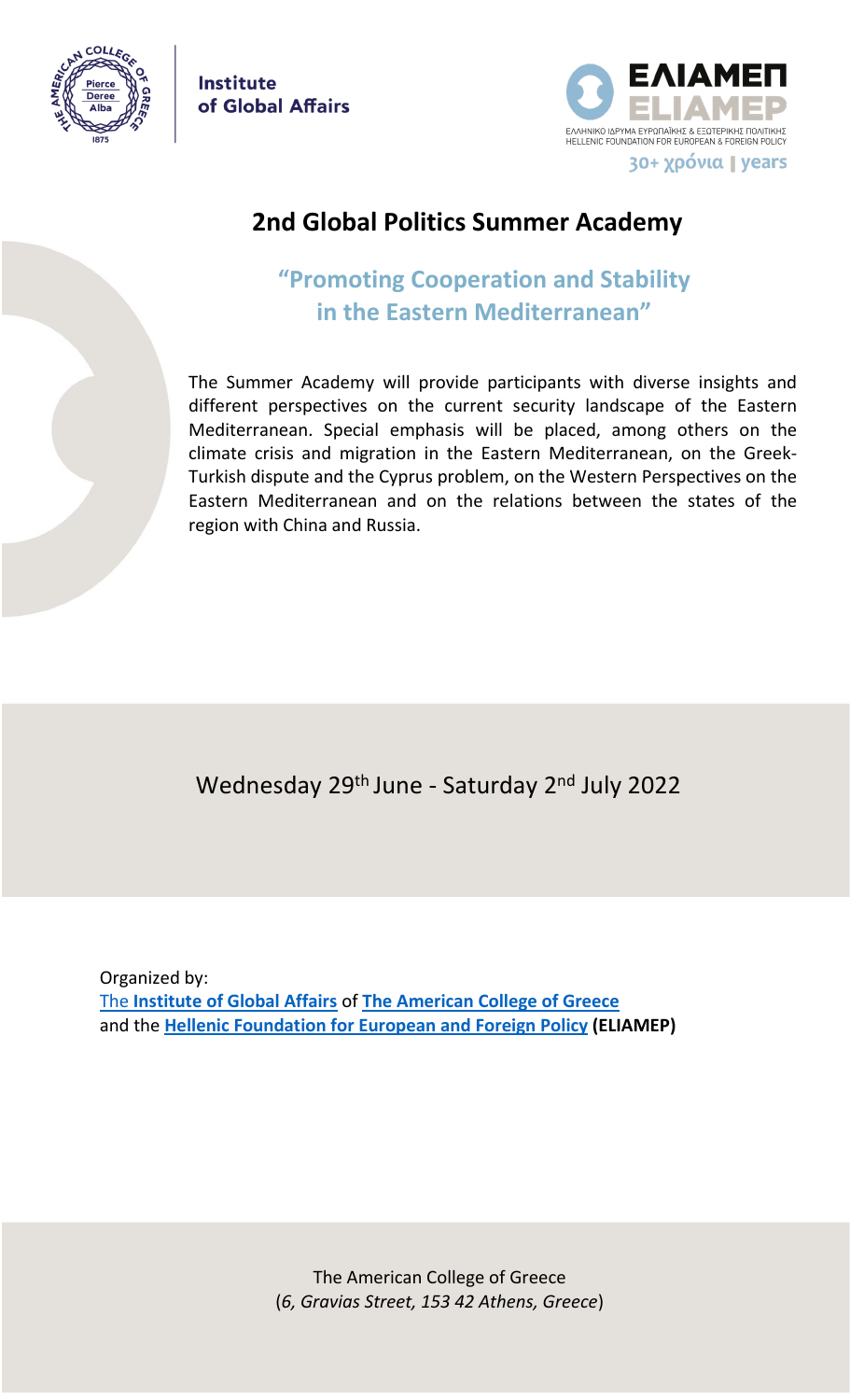# **AGENDA**

## **Wednesday, June 29th**

**10:30 - 11:00 Registration**

**11:00 – 11:15 Welcoming Remarks Claudia Carydis**, Vice President, Public Affairs, The American College of Greece **George Pagoulatos**, Director General, ELIAMEP; Professor of European Politics and Economy, Athens University of Economics and Business (AUEB)

- **11:15 – 13:00 Introductions and Preparatory Seminar**
- **13:00 – 13:30** *Lunch*

**13:00 – 16:00 Climate crisis and the Green Mediterranean Lecturer: Konstantinos Karayannakos**, Executive Director, DEPA S.A. **Nikos Mantzaris**, Senior Policy Analyst & Partner, The Green Tank \* **Konstantinos Nikolaou**, Vice President of the BoD at Energean Greece, Energean \*

### **Thursday, June 30th**

**10:00 – 13:00 Managing Migration in the Eastern Mediterranean Lecturers: Angeliki Dimitriadi**, Researcher, Global Public Policy Institute (GPPi), Berlin; Senior Research Fellow, ELIAMEP **Apostolos Veizis**, Executive Director, *INTERSOS*

#### **Moderator:**

**Apostolos Mangiriadis**, Journalist, SKAI TV\*

**13:00 – 13:30** *Lunch*

**13:30 – 14:45 Ending unending conflicts: The Greek-Turkish disputes**

**Lecturer:**

**Mustafa Aydin**, Professor of International Relations, Kadir Has University, Istanbul **Athanasios Manis**, Research Fellow, ELIAMEP **Panayotis Tsakonas**, Professor, University of Athens; Head, Security Program, ELIAMEP

**14:45 - 15:00** *Break* **15:00 – 16:30 Ending unending conflicts: The Cyprus problem Lecturers: Michalis Attalides**, Ambassador (ad hon.) **Niyazi Kizilyurek**, Professor, Cyprus University; Member of the European Parliament \*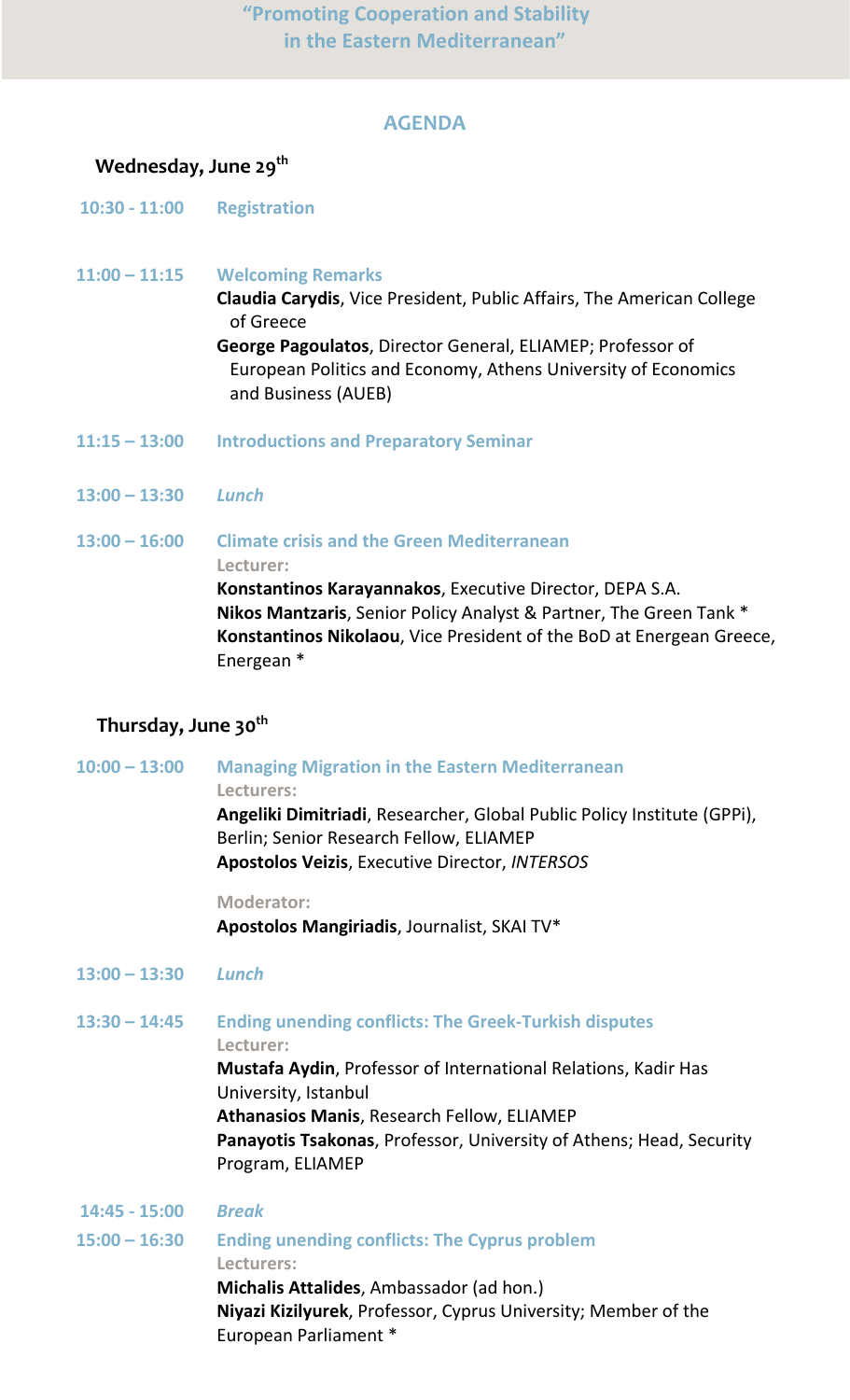**"Promoting Cooperation and Stability in the Eastern Mediterranean"**

# **Friday, July 1 st**

**10:00 – 13:00 Dealing with crises in the Eastern Mediterranean Speakers: Nimrod Goren**, Founder and Head, Mitvim - The Israeli Institute for Regional Foreign Policies*;* Teaching Fellow, Middle Eastern Studies, Hebrew University of Jerusalem **Soli Ozel**, Senior Lecturer, Kadir Has University, Istanbul **Magda Shahin**, former Ambassador of Egypt to Greece; Director, Prince Alwaleed Bin Talal Bin Abdul Aziz Alsaud Center for American Studies and Research, American University in Cairo **13:00 – 13:30** *Lunch* **13:30 – 16:30 China, Russia, and the Mediterranean Lecturers:**

**Constantinos Filis**, Director, Institute of Global Affairs, ACG; Associate Professor American College of Greece

**Plamen Tonchev**, Head of Asia Unit, Institute for International Economic Relations, Athens